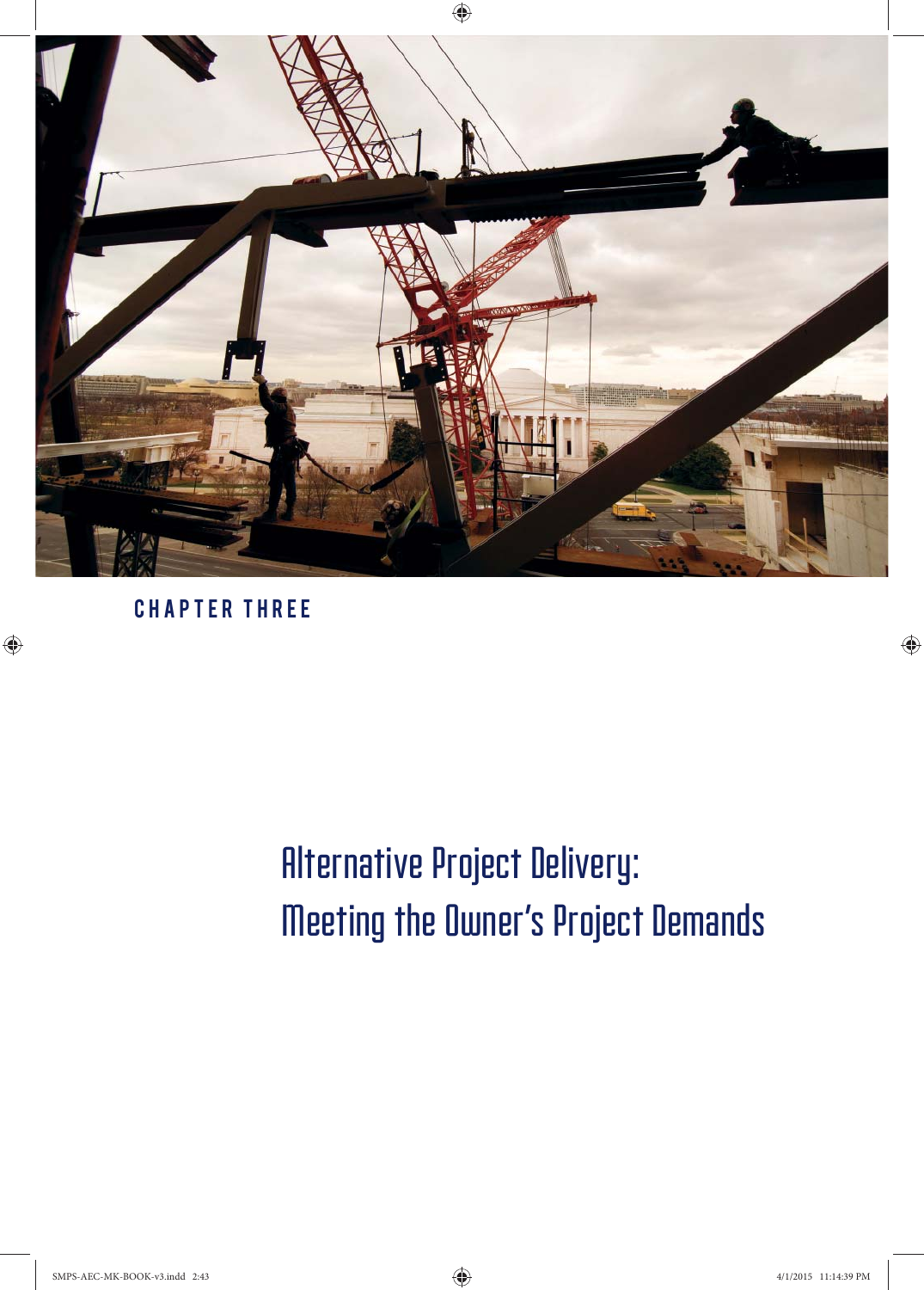## Things You Will Learn From This Chapter

Why project owners are demanding alternative approaches to project delivery, including a perspective on the project owner's universal project expectations.

 $\bigcirc\hspace{-1.45mm}\bigcirc$ 

- A historical perspective on the classic master builder, and the evolution toward specialization of the designer and builder roles beginning in the 19th century until today.
- A comparison of the three most common forms of alternative project delivery and how they contrast to traditional design-bid-build.
- **How and why alternative project delivery has grown in demand by** owners and in practice by designers and builders.
- Details and formats of the fundamental types of alternative project delivery that dominate the marketplace.
- **Nhich alternative project delivery models work well based on the** owner's preferences and policies relative to project design and construction.

♠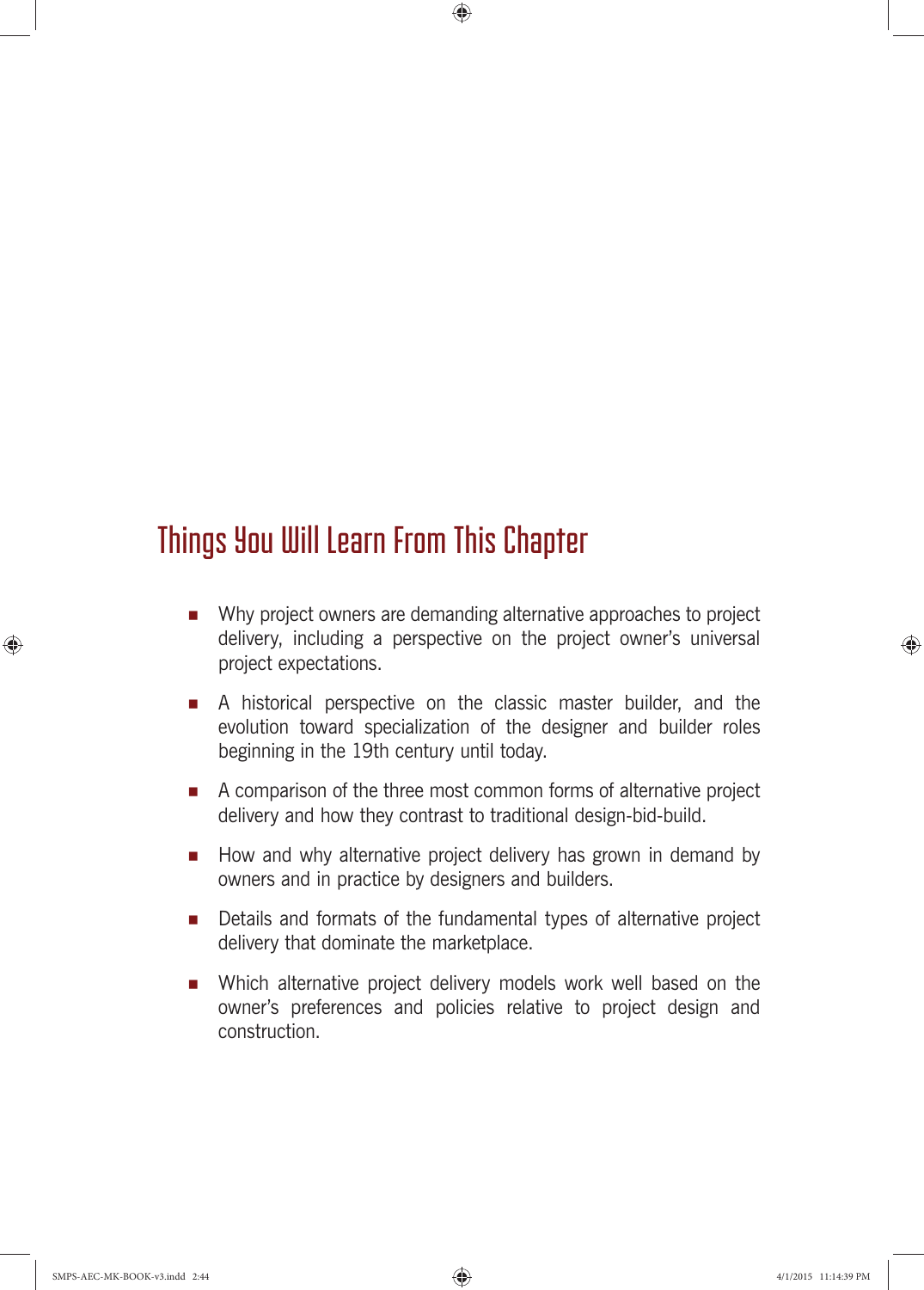S A PROFESSIONAL DESIGN AND CONSTRUCTION SERVICES marketer and business developer, you must adapt to and master key changes happening in our industry or eventually become irrelevant to your clients. You have the ability to go beyond the typical design and construction services and assist your clients with an array of other integrated services: risk management, sustainability, life-cycle cost control, and financial options, among others. Delivering your services in a way that addresses these more complex owner demands will not only give you an opportunity to do more business with your current clients; it will also allow you to out-distance your competition and generate new business opportunities.

 $\textcolor{red}{\textcircled{\footnotesize{1}}}$ 

Alternative project delivery (APD) lets you to respond to expanded owner demands. Over the last few years, APD options have become less "alternative" and more mainstream in their application. Today, about half of all commercial construction uses *Market Share by Project Delivery Method, Figure 3:1 (p. 46)* as an alternative to the traditional design-bid-build (DBB) project delivery system that has dominated the industry since the Industrial Revolution. You need to understand what is driving this change and how today's service providers can better position their staff and resources to meet this changing demand.

APD is really a generic term referring to project delivery models such as construction management (CM), integrated project delivery (IPD), and design-build (DB). While there are many alternative delivery models (in name and structure) to the traditional design-bid-build, they all have one overriding objective: They seek to better integrate the decision-making responsibilities of the project owner, designers, and builders at every level of activity and throughout the project's life cycle.

Why should we integrate? Owners are interested in pursuing alternative approaches to project delivery in order to better achieve the fundamental project expectations. They are transitioning from designbid-build to APD because alternative delivery strategies are completing projects more quickly, more cheaply, and more safely. Price adherence, scope satisfaction, and a dependable schedule are chief among owners' top priorities. You assuredly have heard the questions, "What's it cost, what's it look

#### A/E/C MARKETING FUNDAMENTALS 45

♠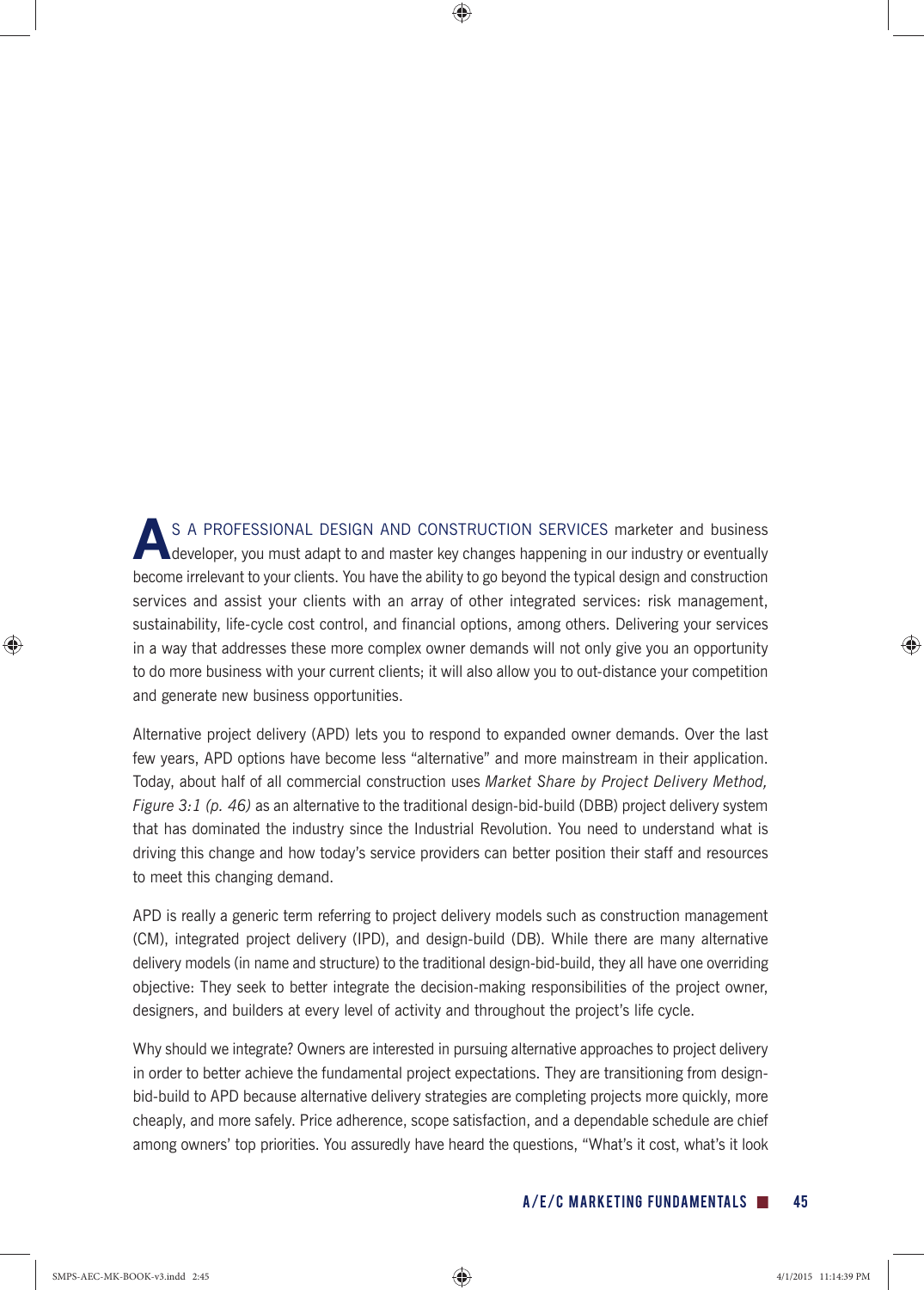like, and when do I get it?" Owners demand these answers not on a whim, but as a result of increasing demands placed on them by their leadership, constituents, and shareholders.

⊕

This chapter will discuss and examine a variety of APD's characteristics and issues, illuminate their underlying strategies, and address why the APD approach has gained increasingly broad acceptance by owners throughout our industry.



**Figure 3.1** *Market Share by Project Delivery Method (Non-Residential)*

### How We Got Here: A Brief History of Design and Construction

Our brief review of the design and construction industry's history begins in 1772 BCE when the Code of Hammurabi was set in stone tablets as the law of ancient Mesopotamia. One of the Code's laws mandated that the architect was responsible and liable for both design and construction decisions. Note that "architect" is translated from Latin as "master builder," one who guides design and construction. What this means is that full integration for design and construction, within one accountable and responsible entity, is actually the classic form of project delivery, preceding the traditional design-bid-build model by some 3,000 years.

By the mid-1800s, the notion of the master builder was lost due to specialization, a hallmark of the Industrial Revolution. Reflecting the growing division of practice between design and construction, the American Institute of Architecture was formed in 1857. AIA brought the art of design into focus not only as an activity but also as a product. As designers became separate from more tangible construction activities, design products shifted more to drawings and renderings. Over time, formal architectural education became focused on developing and documenting abstracted design ideas created in studios rather than constructed results at a jobsite. This is not to say that architects and engineers became completely isolated from the construction of their designs, but it is telling to that even today, several states do not require the designer-of-record to be involved in a project's construction.

The creation of the first trade unions during the same time period furthered trade specialization. The specialization of designers and builders, combined with advancements in manufacturing, transportation, and materials technology, pushed construction productivity to new heights. For

#### 46 CHAPTER THREE

♠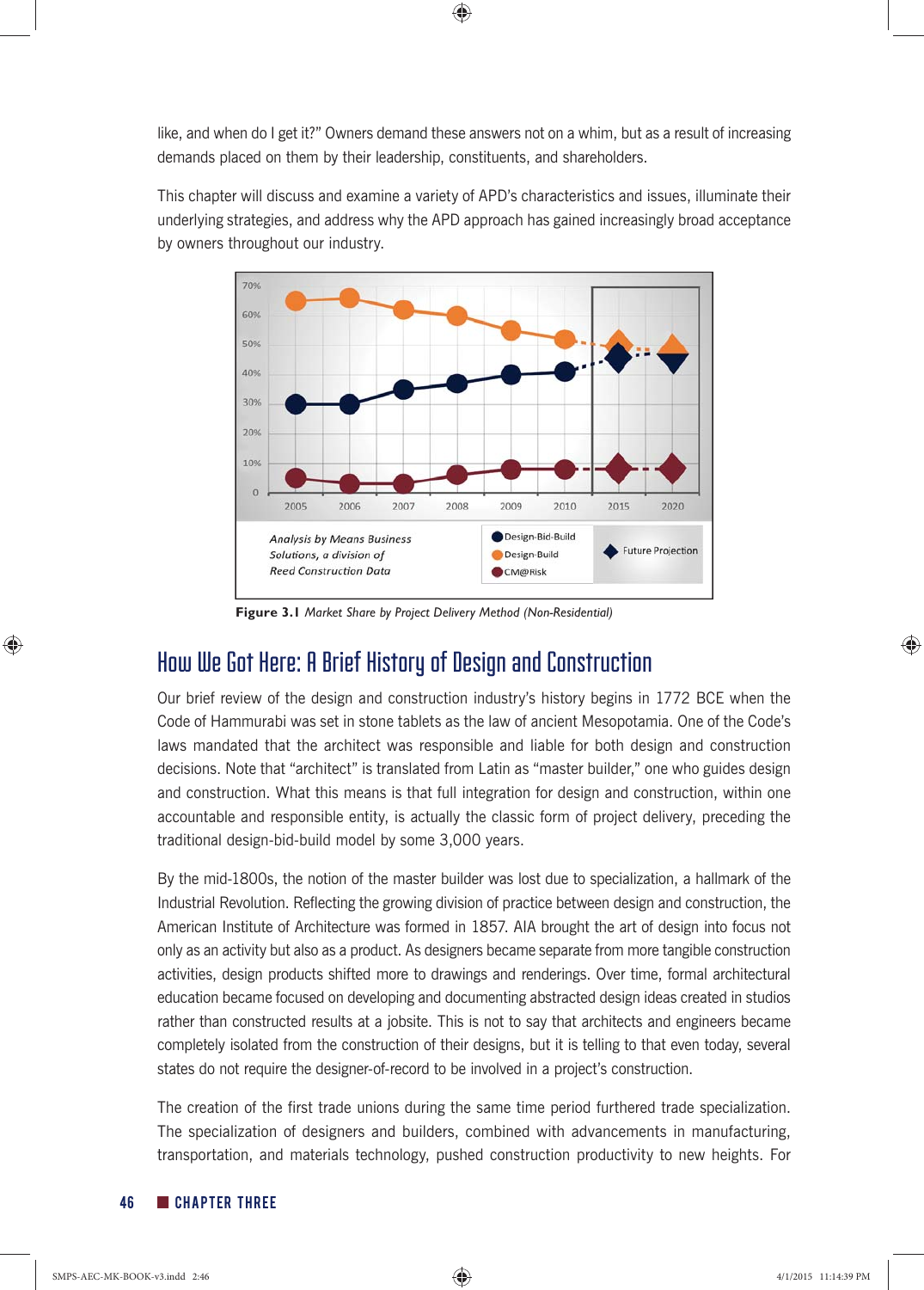example, Carnegie's production of steel allowed for long-span bridges and the first skyscrapers to be built. For the A/E/C industry, the 19th and early 20th centuries were a time of greatly expanding productivity that continued until the mid-1960s, after which time the industry has been characterized by significant ebbs and flows.

 $\textcolor{red}{\textcircled{\footnotesize{1}}}$ 

### From Segregated to Integrated: The Spectrum of Accountability

To understand alternative project delivery, we must first understand the default project delivery method: design-bid-build (DBB). The principal characteristic of DBB is its sequential and linear approach to design and construction activities. It begins when the owner selects the design team (architect, engineer, specialty designers, etc.). This team, working closely with the owner, then creates and fully documents the project design using drawings and specifications, otherwise known as contract documents.

Following full documentation, the owner advertises the contract documents for the solicitation of bids (bid prices from the marketplace of builders). The owner then confirms the validity of the bids and awards the construction contract to the lowest responsible bidder.

Evaluation and selection of design professionals usually involves a measure of experience, knowledge, past performance, and references. Low price is commonly not a criteria for selecting architects and engineers, as required by the Brooks Act for federal contracting. Since architects and engineers are licensed professionals whose license is regulated for the purpose of protecting the life and safety of the public, price or fee cannot be the dominant criterion for their selection. A selection based on lowest price may erode the life and safety principle laid out in the Brooks Act.

As indicated by the Federal Register: "On October 27, 1972, the Brooks Architect-Engineers Act (92) (40 U.S.C. 541 *et seq*., re-codified now at 40 U.S.C. 1101 *et seq.*) required that all requirements for Architect-Engineers (A-E) services be publicly announced, and be negotiated on the basis of demonstrated competence and qualifications for the type of professional services required, at fair and reasonable prices. The Act established a specific qualification based procurement process to be used in procurements for architect-engineer services, which the Act defined as 'those professional services of an architectural or engineering nature as well as incidental services that members of these professions and those in their employ may logically or justifiably perform.'"

While the required professional services vary from owner to owner, generally those services include scope definition, bidding administration, and contract administration. Scope definition usually includes project programming (defining the owner's project needs) and design/documentation (documenting a solution/design within detailed drawings and technical specifications). Bidding for construction services involve publishing the drawings/specifications and collecting bid responses from the marketplace for consideration by the owner. Contract administration services affirm contract compliance (ensuring that the resulting construction is in accordance with the drawings/specifications), addressing builder's questions or Requests for Information (RFIs), and processing other administrative matters such as payment applications.

DBB is fundamentally a segregated, linear process. First the project owner selects the designer or design team and then the designer, working under contract with the owner, establishes the project

#### A/E/C MARKETING FUNDAMENTALS 47

♠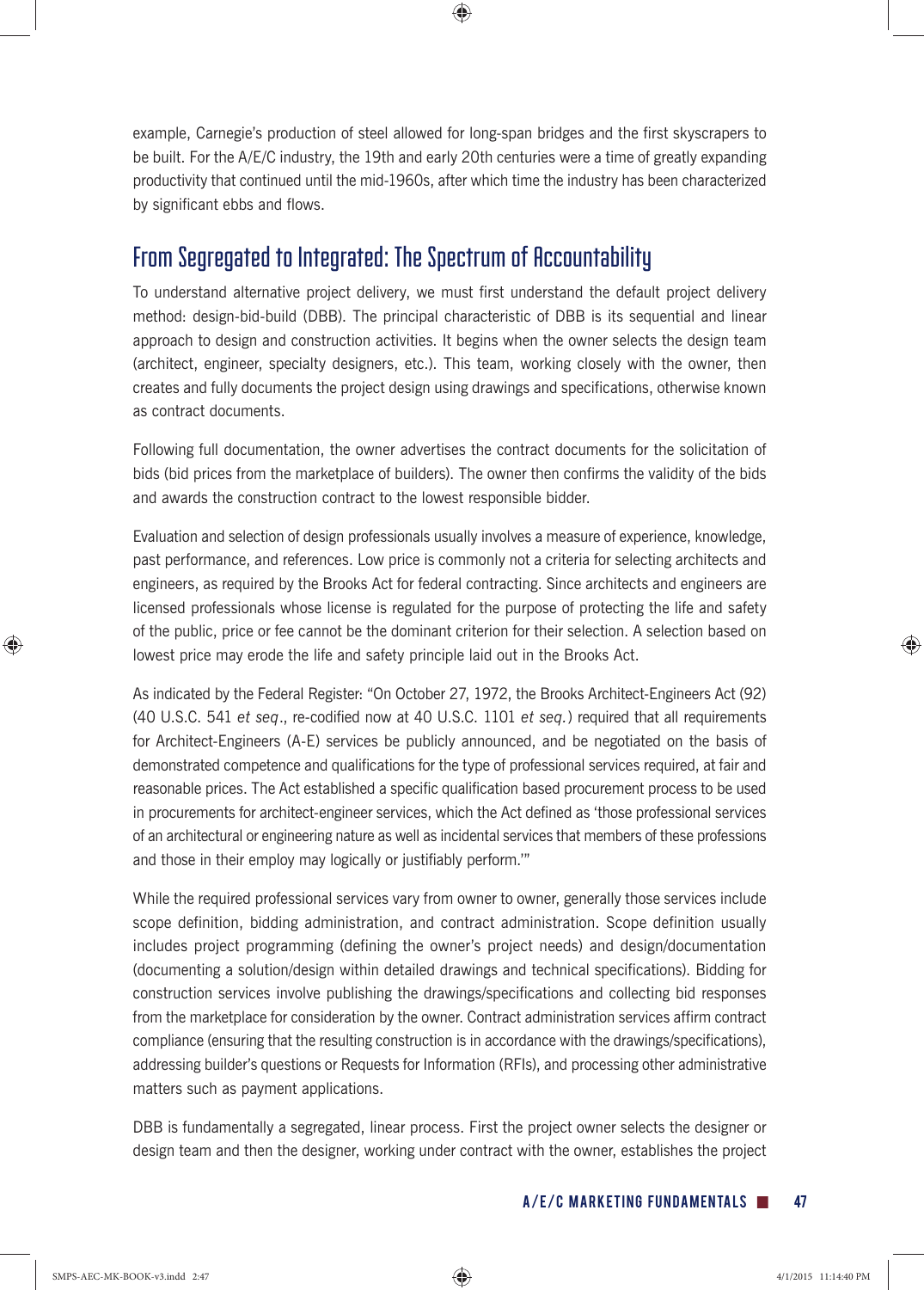program (the *problem* to be *solved* through design) and subsequently provides a documented solution (drawings and specifications). The solution is "put out to bid," and then those bids are tabulated, with the lowest responsible bidder being awarded the construction contract. As construction takes place, the design team, in service to the owner, measures compliance with the contract documents (drawings and specifications).

 $\textcolor{red}{\textcircled{\footnotesize{1}}}$ 

It is important to note that the designed solution (drawings and specifications) must be 100 percent complete because any missing, incomplete, or undocumented portions of the solution will not be included in the bid or the subsequent contract between the owner and builder. This is what gives DBB its character and name: design then bid then build. It is also why change orders are inevitable in DBB, as perfect drawings and specifications are as likely as flawless construction results – both activities are subject to human error.

In contrast, and as demanded by project owners' expectations (see *Figure 3.2, p. 47*), alternatives to DBB are growing in popularity because of their ability to integrate the entire design and construction decision-making process. Although it is an established tradition that is well understood by everyone in our industry, DBB tends to extend schedules and diminish communication by segregating the professionals (designers versus builders) involved in the decision-making process. Since the builder's adherence to the bid price is solely dependent on the clarity and completeness of the designer's drawings and specifications, and since the success of the designer's solution (encoded in the drawings and specifications) is ultimately dependent on the construction results, flawless communication is paramount to the owner's success. The simplest and most obvious way to strengthen communication between the designer and builder is to put them on the same team.

### The Three Primary APD Models: It's All in the Contract

While there are some subtle variations among different APD approaches, they are all primarily subsets of three predominant models: construction management at risk (CMAR), design-build (DB), and AIA's integrated project delivery (IPD).

In the CMAR delivery model, the owner establishes two contracts: one between the owner and designer and another between the owner and builder. In this respect, CMAR emulates DBB: a dualcontract operation with which most owners are familiar and comfortable. However, CMAR differs from DBB in that the owner establishes these two contracts at about the same time, thereby allowing the builder to provide input during the design process. With CMAR, the owner's selection process is typically qualifications-based (as is the case with DBB), measuring the designer's and builder's experience, past performance, capacity, and skills.

CMAR allows the designer and builder to collaborate with the owner from the project's beginning. The owner, designer, and builder can jointly evolve the solution, balancing the impacts of scope, cost, and schedule. This joint evolution lays the foundation for a spirit of partnership, shared responsibility, and tighter coordination of a project's details.

DB goes one step further in the integration of project team members by joining the designer and builder in a single contract with the owner. The collaborative advantages created in CMAR are reinforced in DB by the use of this single contract. Since the designer and builder are contractually

#### 48 CHAPTER THREE

♠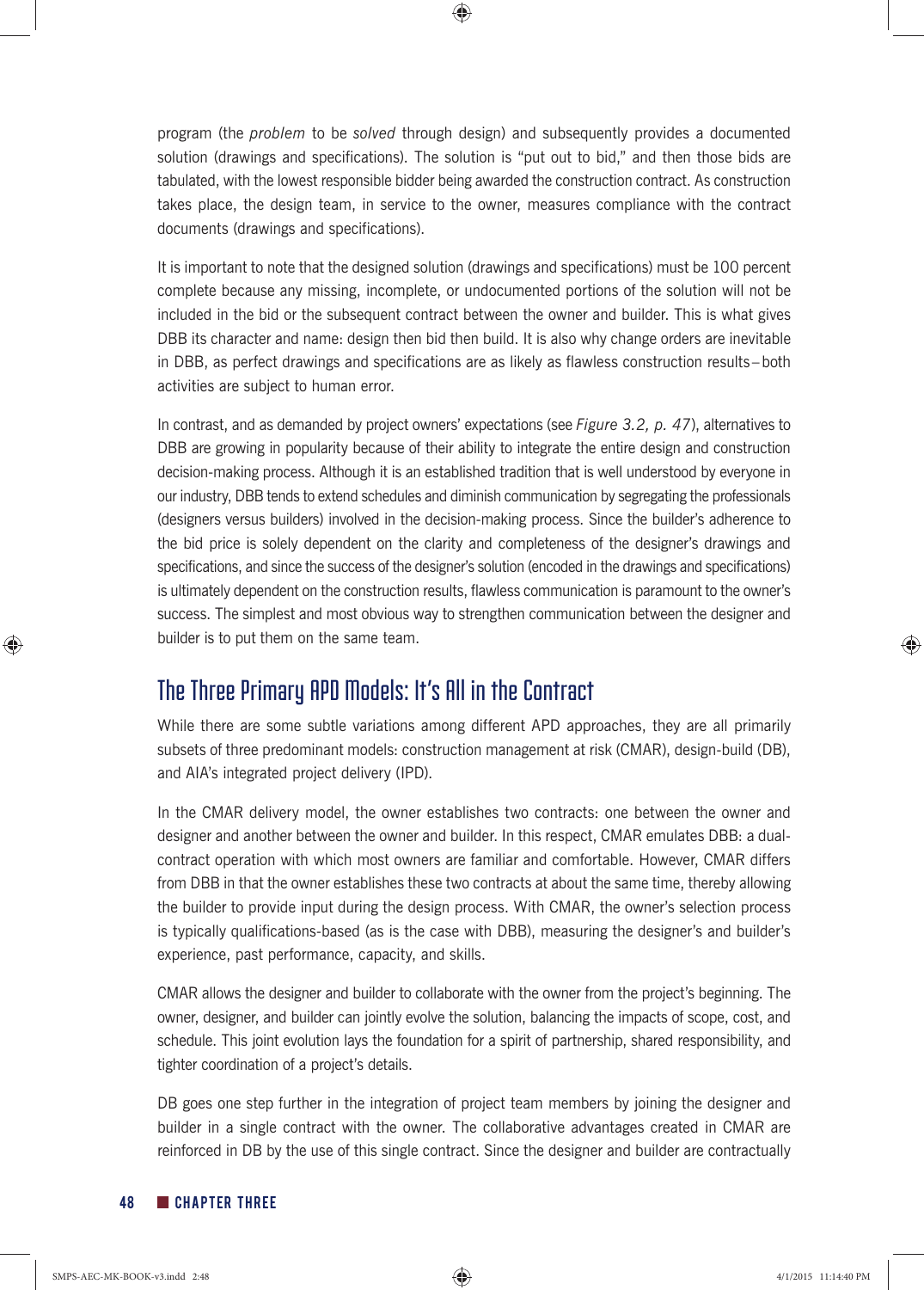

a single entity, the owner does not need to settle any disputes between the two. This single-point of accountability, responsibility, and administration is a significant selling point for owners.

As with CMAR, the owner can use non-price factors in the evaluation and selection of the design-builder, including experience, past performance, skills, capacity, management approach, and so on. These non-price factors can be combined with price factors such as total price, unit cost, time/materials, etc.

IPD maximizes the integration of the primary project players: the owner, designer, and builder. Collectively, these three players form the project entity and, for all intents and purposes, all three have an ownership position. Developed by the American Institute of Architects (AIA), IPD can be

#### A/E/C MARKETING FUNDAMENTALS 49

♠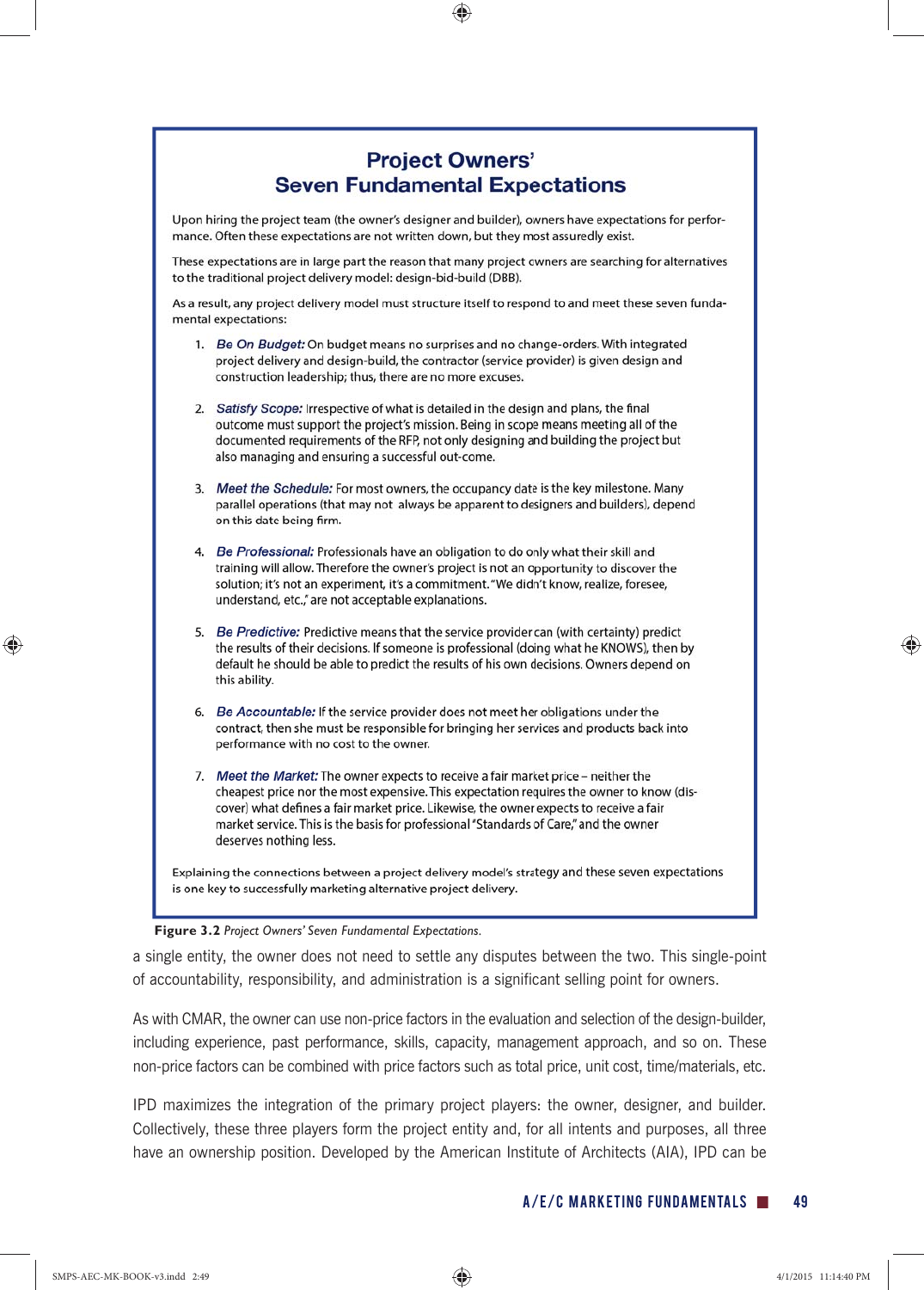seen as the ultimate integrated alternative delivery model. Since the owner, designer, and builder are all members of a joint venture, their motivations are directed toward the project's outcome rather than their individual positions. With IPD in general, all three players are partnered in their success or failure. However, because of this joint ownership position, public entities (such as government owners) are barred from such joint venture models.

⊕

As your firm begins to provide integrated design and construction services (APD), you have the opportunity to address two of your clients' most urgent needs: adherence to budget and quality of results. APDs provide better adherence to budget and overall project quality because they can provide better communication throughout the project's entire design and construction life cycle. Builders provide feedback to designers in real-time, while the design decisions are being made and drawings and specifications are being resolved. Designers then provide feedback to builders in real-time, while construction activities are being planned and implemented.

As a result of this integration and enhanced communication, team members can mitigate many of the risks that drive up costs by establishing an intimate working relationship between the owner, designers, and builders. Each decision related to developing the design, coordinating the construction, and commissioning the results can be discussed in detail with all of the team members. Concerns related to function, operation, practicality, constructability, availability of material and resources, cost, and schedule can be raised by any team member throughout the project. At the same time, integration of understanding makes the project's goals clear to all team members, allowing the team to capture many opportunities, otherwise lost, that enhance project results.

Although not all APD models eliminate final price and quality variations, some alternative delivery models, by allocating roles, responsibilities, decision-making control, and risk, can contractually guarantee the project's final price and performance quality at contract award for the designer/builder team (as will be discussed below).

### Industry Productivity and Risk: The Downside of Chasing the Upside

Research has presented a number of theories as to why our productivity as an industry is declining. Risk is one such issue that has been identified as a primary cause. Risk comes into play for everyone involved in the design and construction continuum: owners, designers, builders, suppliers, manufacturers, and so on. While there is no universally accepted definition of construction productivity, most agree that it is a function of the resources consumed (labor, material, etc.) versus unit output (square foot, cubic foot, or other program metric) over a given timeline. Our industry's collective challenge is how to increase productivity (maximize final project value) without increasing the risks associated with higher/better output.

This challenge is what is driving APD: owners demanding more, with less time and fewer resources at their disposal. Traditional approaches to project delivery are being scrutinized by those on the supply side in response to the changing needs of those on the demand side. It is important to note that APD is not an original product thought up by designers and builders, but rather a response to owners' demands for better project results. Owners' expectations are more frequently missed through the use of traditional DBB and are therefore driving the demand to lower project risk by reinventing the project delivery process.

#### 50 CHAPTER THREE

♠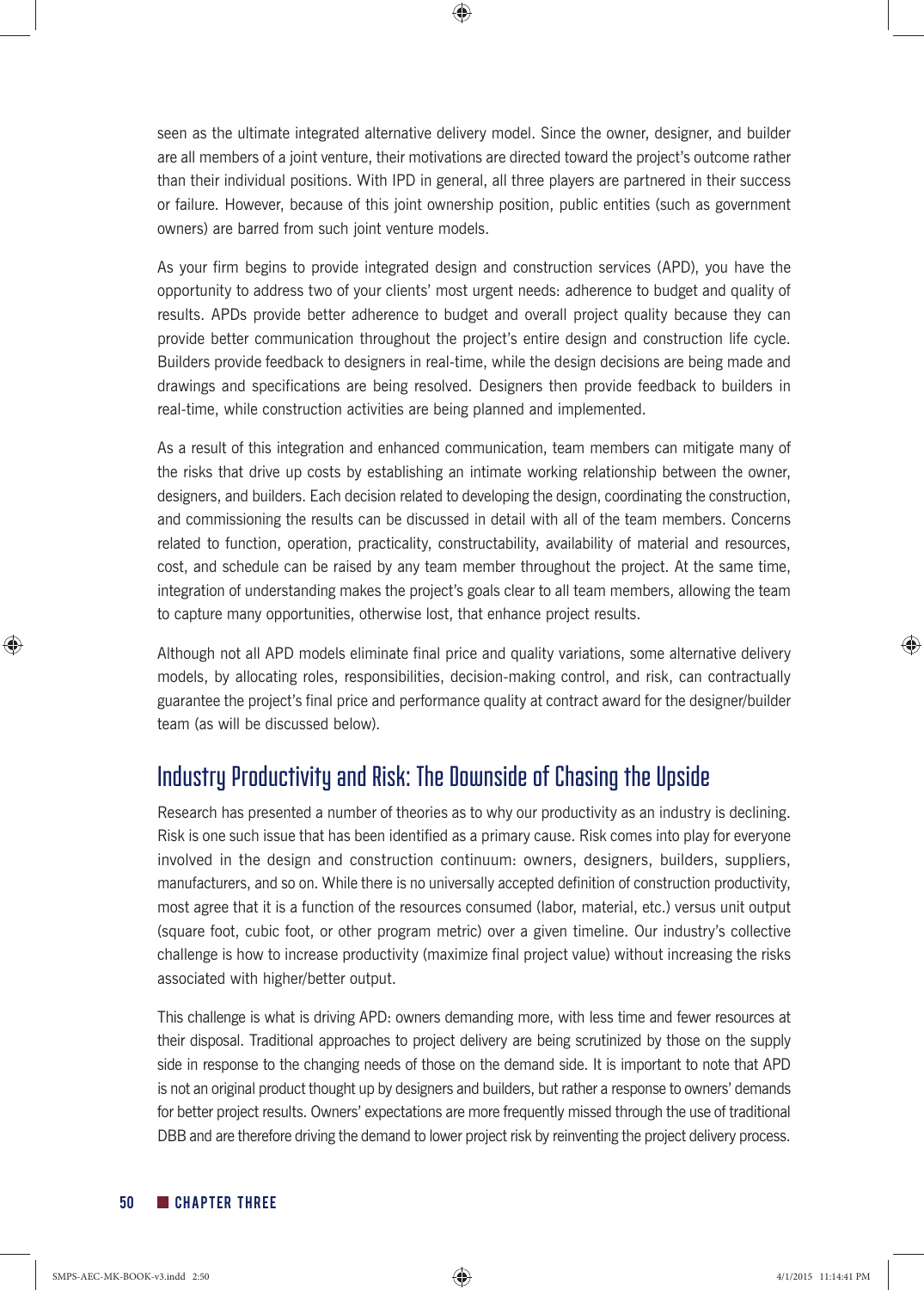### The Intersection of Innovation and Accountability: Risk Is Inherent in Any Given System

For project owners, risk resides primarily in three fundamental questions: "What does it cost, what does it look like, and when do I get it?" Change-orders are a poison for any owner; all of their financial success is tied to their budget forecasts. Scope and schedule needs take a backseat to the importance of the budget. Owners can often work with a little upset to the scope of their project, and a smidgen of a schedule delay can be accepted, but blow the budget and it's game over.

 $\textcolor{red}{\textcircled{\footnotesize{1}}}$ 

Marketing APD services is commonly done by contrasting APD to the traditional DBB delivery method, and various APD methods are often defined by how they allocate risk. This is done by describing the risk (cost control, schedule control, quality control, etc.) and assigning that risk to one of the entities involved with the project. For example, being familiar with DBB, you understand that the cost of the project is established by the design (designers design to a budget that, beyond the project cost, includes the builder's profit and their fee) and that competing builders set the price of the project. How well the bid price aligns with the budget is only discovered on bid day when the envelopes are opened. Riskier yet (for the project owner at least) is that the final project price is subject to change due to change-orders, among other things.

To explain the impacts of this risk on a project's outcome, the *Risk Profile Matrix (Figure 3.3)*  demonstrates key relationships. Across the top of the matrix are the primary participants in any construction project: the owner, designer, and builder. The vertical axis identifies responsibility, the principal attributes of risk, control mechanisms, and control tools. This matrix can help you to visualize a project's interconnected relationships and how various project delivery models will affect such relationship.



**Figure 3.3** Risk Profile Matrix. (Source: 3PQ Acquisition & Management Systems)

For example, the owner (owner's representative) is responsible for mission satisfaction: the operational needs that the finished project is intended to fulfill. The owner's shareholders (in the case of private sector entities) or the taxpayer (in the case of public sector entities) hold the owner accountable for satisfying this mission. The owner's activities focus on mitigating any risk that threatens the mission.

To mitigate risk, the owner translates the mission into scope. By defining what the project must be, the owner further mitigates the risk that the mission will not be satisfied (at least in the traditional

#### A/E/C MARKETING FUNDAMENTALS **6** 51

♠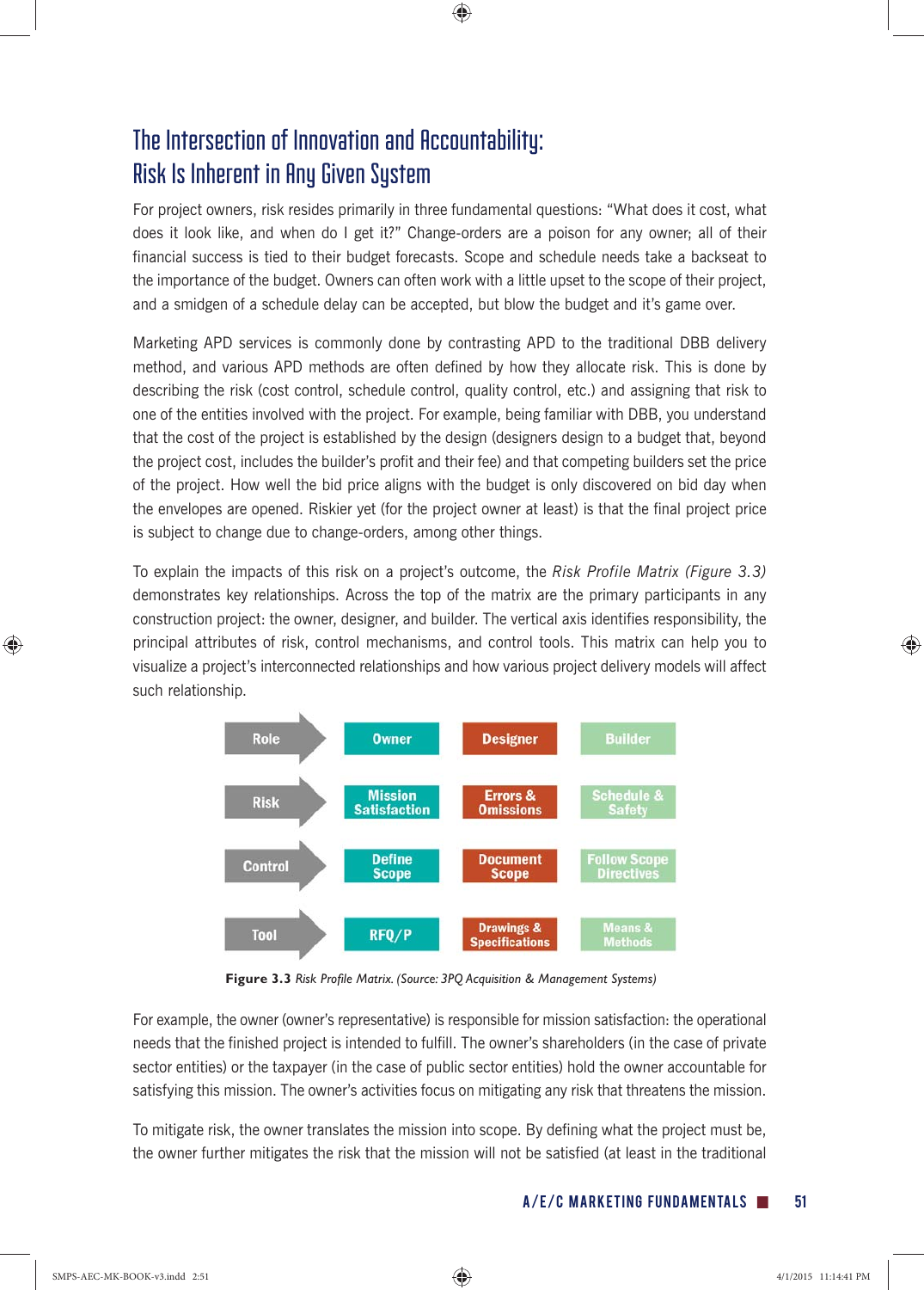DBB model). To better define scope, the owner traditionally depends on professional design services that provide project programming and contract documents (drawings and specifications). In the matrix, mission satisfaction is tied to scope definition, and the scope definition is in turn tied to the quality, capacity, knowledge, and experience of professional designers hired by the owner.

 $\textcolor{red}{\textcircled{\footnotesize{1}}}$ 

The Request for Qualifications/Proposals (RFQ/P) is the control tool employed almost universally by owners. Once the designer is on board, he works closely with the owner to ultimately create the contract documents, otherwise known as the drawings and technical specifications.

In the same fashion, the designers' and builders' risk, control, tool, and responsibility are easily understood. Designers are at risk for errors and omissions (E&O) within the instruments of service, while builders are at risk for schedule adherence and personnel safety related to their construction activities. Although there are many subsets of risk for designers and builders, errors and omissions management (for the designer) and schedule and safety management (for the builder) dominate their respective approach to overall project management and delivery of services.

Designers mitigate the risk of E&O through the thoughtful design processes. The craft of design is instituted in the traditions of mentorship and internship. Designers (both architects and engineers) have a pace, sequence, and methodology to the development, consideration, and decision-making that goes into thoughtful design. Documentation of the design can further mitigate the risk of E&O; many designers adhere to conventions for the form and organization of drawings and specifications. For example, the Construction Specification Institute (CSI) has established a convention for specification documents based on construction trades.

Builders mitigate risks related to scheduling and safety though the orderly process of building. Similar to design, construction has a pace, sequence, and methodology inherent in the process. By controlling the means and methods (M&M) related to construction activities, the builder could mitigate the risks associated with schedule adherence and human safety.

Finally, each entity has a responsibility to the other: designers set the direction via design, owners verify that direction via mission understanding, and builders follow the direction via construction activities.

### Risk and APD: Pinpointing Risk within Systems

Following the various relationships identified by the risk matrix, we can understand how various project delivery models seek to mitigate risk and what each model depends on for its success. Remember, the only reason that owners embrace A new project delivery model is that it may better satisfy their seven fundamental project expectations *(Figure 3.4, p. 51).*

Consider design-bid-build. Figure 3.5 *(p. 51)* shows a black line between the designer and the builder. This black line represents the contract interface. As the contract documents (drawings and specifications) derived from the designer define the owner's required contract scope, the owner and designer are seen as one, left of the line. To the right of the line (the second of a two-entity contract) is the builder.

Based on the traditional DBB contract interface, the owner guarantees to the builder that the contract drawings and specifications are complete and without error. This is codified as the Spearin Doctrine,

#### 52 CHAPTER THREE

♠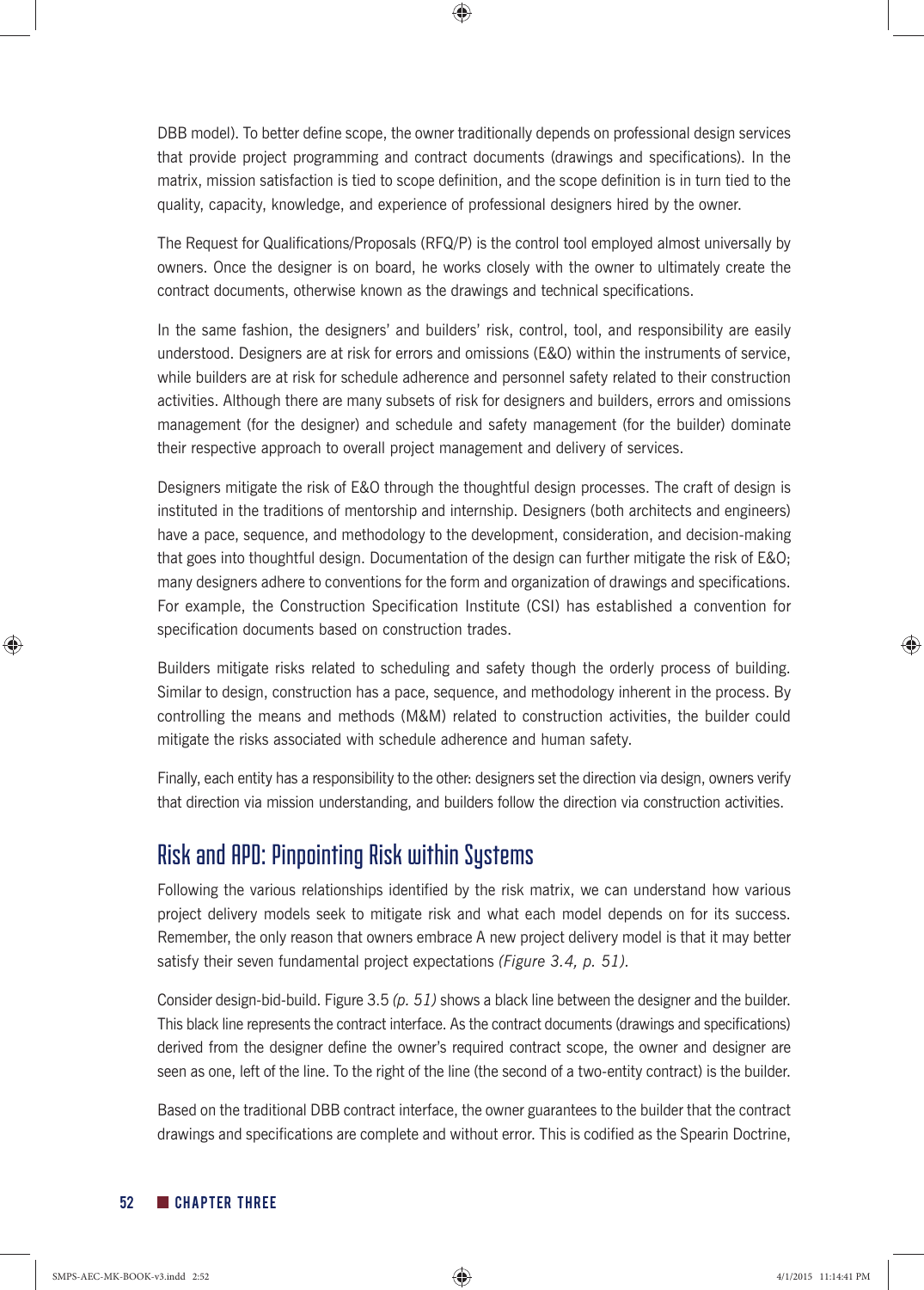

⊕

**Figure 3.4** Risk Profile Matrix. (Source: 3PQ Acquisition & Management System)

which states that the contractor will not be liable to the owner for any loss or damage resulting solely from insufficiencies or defects in information, plans, and specifications. By contract, the builder follows the owner's drawings and specifications to the letter. Any error, omission, ambiguity, or other defect in the contract documents (drawings and specifications) that impacts the builder's schedule or cost constraints is resolved via a change-order for an adjustment to the contract. When using DBB, the owner generally must wait for the conclusion of all construction activities to know the final price.

The opposite extreme sets the contract interface to the left of the designer (*Figure 3.5*). This scenario establishes one contract between the owner and designer/builder (the designer and builder having their own contractual arrangement). In this relationship, the designer/builder or design-build contractor follows the owner's RFP Documents to create the solution, which is derived from the design and documented within drawings and specifications. The builder is not contractually obligated by the owner-furnished drawings and specifications; rather, the design-builder is contractually obligated by the owner-furnished RFP Documents.



**Figure 3.5** Risk Profile Matrix. (Source: 3PQ Acquisition & Management System)

#### A/E/C MARKETING FUNDAMENTALS 3 53

♠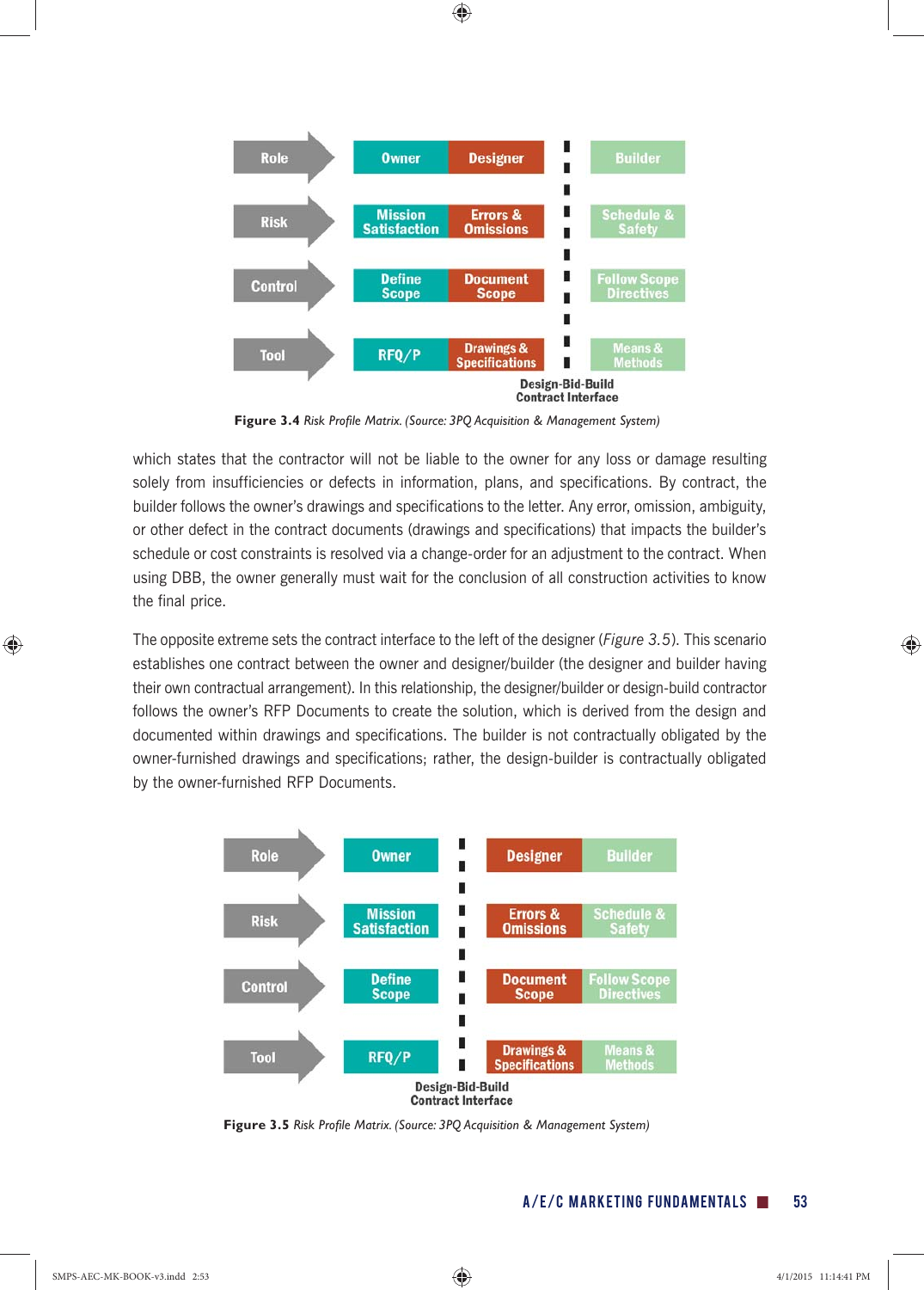What is unusual for our industry is the content of the owner's Request for Proposals (RFP) documents. Under this design-build approach, the RFP documents must detail and describe all the measurable criteria that the ultimate solution (both completed design and built construction) must satisfy. Since the design-builder controls the tools of design and construction unilaterally, he also controls the design and construction decision-making process. Combining this unilateral control (again, under the Spearin Doctrine) is why the design-builder is liable for all risks (design errors and omissions, as well as errors in construction means and methods) associated with satisfying the owner's RFP requirements.

 $\textcolor{red}{\textcircled{\footnotesize{1}}}$ 

Since the no longer control the project's outcome via drawings and specifications (this responsibility now residing with the design-builder), owners must add far more performance detail to their RFP documents, as they are the basis-of-scope and the contract documents that replace the traditional drawings and specifications. It is important to note that this change in how and by whom the design is controlled accounts for much of the angst and confusion surrounding design-build as an APD model; designers, builders, and owners have yet to settle on a standard RFP document convention.

We will now look at the structure related to another popular APD: construction management at risk (CMAR), also known as construction manager/general contractor (CMGC). CMAR maintains the dual contract relationship of the owner with both the designer-of-record and the builder-of-record and creates a high level of coordination and collaboration between the designer, builder, and project owner. Similar to DBB, CMAR allows for direct control of design decisions by the owner, since she maintains a contract directly with the designer. CMAR also greatly enhances the builder's understanding of the required construction by including him directly in the design and design-review process. The builder's involvement and associated role at the design phase of the process provides a higher level of quality control, better understanding, and more accurate probable-cost information for the owner.

While design-build allows for setting a final price at contract award, the CMAR delivery model usually sets a guaranteed maximum price (GMP) for the project when the drawings and specifications are around 30-50 percent complete. CMAR establishes the GMP from consideration of the drawings and specifications (to date), along with stated conditions and limitations of understanding related to the GMP. Unlike DBB and DB, since the contract price is a GMP, the contract administration follows an open book approach for the accounting of project costs related to the final price; savings are commonly shared between the owner and CMAR contractor. By contrast, both DBB and DB are commonly contracted on a fixed-price basis.

There are many other contract possibilities that can be mapped on the risk matrix. Bridging-based design-build partially replaces the owner's RFP performance criteria with conceptual drawings and specifications. These conceptual (or bridge) designs are the basis of a contract in which the designbuilder (different designer) completes the design and provides the construction services to completion. If bridging documents are contractually obligated, then the Spearin Doctrine can come into play and cloud the risks associated with design and construction. Many owners are attracted to this APD method because it maintains their direction of design while allocating some design responsibility to the design-builder. In practice, bridging-based design-build requires details within the contract that clearly allocate the risks associated with the owner-designer and the design-of-record.

#### 54 CHAPTER THREE

♠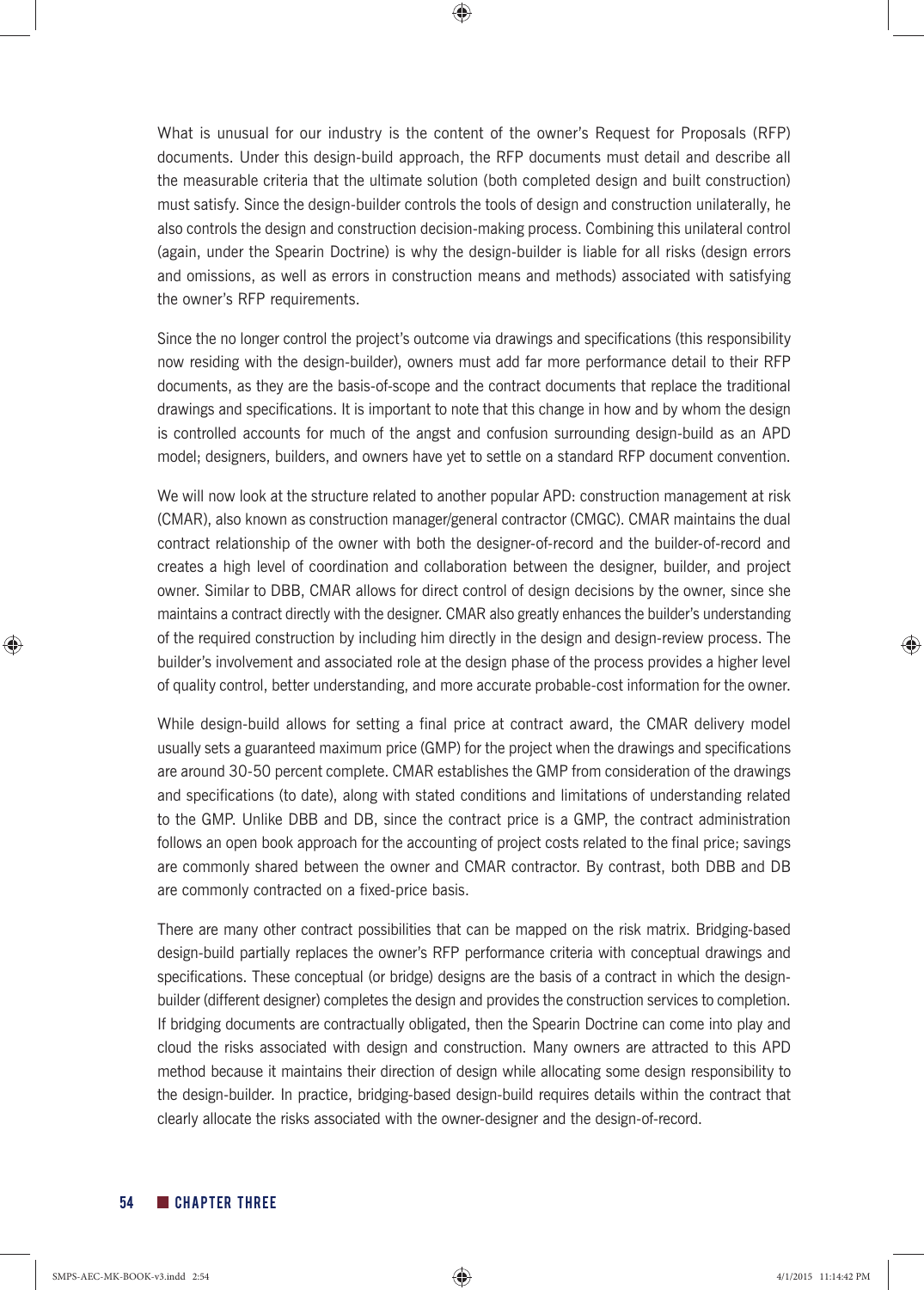The final APD model removes any contract interface from the matrix. The American Institute of Architects has created documentation for integrated project delivery, or IPD. In this case, integrated project delivery is not a conceptual process, but rather a unique contractual structure in which all members of the matrix (owner, designer, and builder) enter into a formal partnership with each having a vested interest in the project's successful completion. IPD seeks ultimate integration and collaboration by creating a single entity for the project, as if an owner were designing and building the project for himself.

⊕

IPD focuses on the single entity absorption of risk, in contrast to DB's focus on the dual entity allocation of risk. The obvious question is who (owner, designer, and builder) controls and shares what percentage of risk in the context to the partnership; the AIA provides literature with recommendations for how to address this question (for more information, see Additional Resources).

### One Potato, Two Potato, Three Potato, Four: Choosing the Right APD

As a marketing and business development professional, you have a myriad of owners' perceptions and misconceptions to navigate when promoting APD. Likewise, you have a myriad of internal personalities to unify when pursuing APD projects. Perception is often reality, so changing (or enhancing) your firm's or client's perception of roles, responsibilities, and decision-making control can be the major roadblock to successful APD adoption.

Many owners will be interested in APD if they can understand the direct links between their fundamental project expectations and the attributes of various APD models. Much of the research and empirical and anecdotal evidence compares and contrasts APD to the traditional DBB delivery model; see *Figure 3.6* for a visual comparison. DBB attributes are shown in gray and represent a baseline for comparison. The figure's black cells represent improvements how the indicated attribute can be reliably achieved. Finally, white cells represent a diminished opportunity to reliably achieve the attribute. Using this matrix, you can determine which APD aligns with your owner's expectations, comfort level, internal resources, and so on. Designers and builders can also use this matrix drive a conversation about which APD skillsets align with their own mission and business model.

APD requires a different way of thinking and responding to project delivery. As the risk matrix discussed previously indicates, APDs result in significant shifts in how various responsibilities, tools, and liabilities are structured. Understanding and navigating these shifts is critical to delivering the improvements suggested by the matrix in *Figure 3.6 (p. 54).* For example, let's suppose that due to funding commitments, an owner is interested in knowing the final price for their project as early in the acquisition process as possible. Based on this single attribute, we note that DB provides the best opportunity to provide this final price commitment early in the project acquisition process.

Since you are marketing APD, the use of tools such as the delivery model comparison matrix will allow you to discuss your firm's APD services in the context to your owner's project delivery needs.

### Natural Extensions to APD: Advanced Integration

Because of APD's collaborative and integrated service approach, turnkey alternatives create an almost endless array of the services you can provide. As a marketing professional, you now have

#### A/E/C MARKETING FUNDAMENTALS **6** 55

♠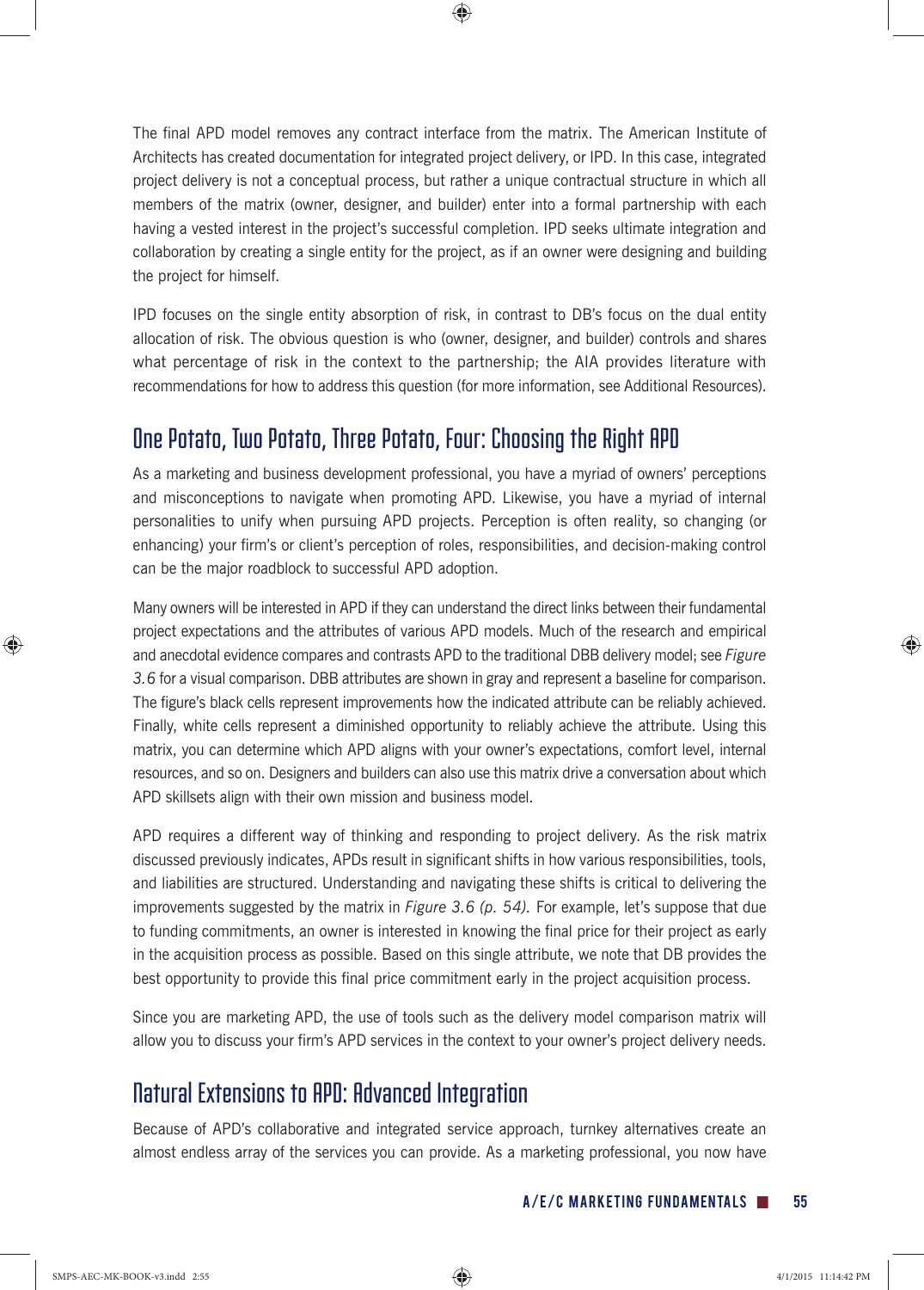| Owner risk as comparison to D-B-B<br>(Traditional) Method of Project Delivery                | Design-Bid-Build (DBB) | <b>Construction Management</b><br>at Risk (CM-R) | <b>Multiple Prime Contractors</b><br><b>GINI</b> | Prime Contractors (CM-A)<br>CM Agent using Multiple | <b>Integrated Project Delivery</b><br>힡 | Design-Build (DB) |
|----------------------------------------------------------------------------------------------|------------------------|--------------------------------------------------|--------------------------------------------------|-----------------------------------------------------|-----------------------------------------|-------------------|
| <b>Owner Considerations</b>                                                                  |                        |                                                  |                                                  |                                                     |                                         |                   |
| Adversity to change order                                                                    | $\bf{0}$               |                                                  |                                                  |                                                     |                                         |                   |
| Owners ability to make timely key decisions                                                  | $\mathbf{0}$           |                                                  |                                                  |                                                     |                                         |                   |
| Ability to reduce gaps between services                                                      | $\mathbf 0$            |                                                  |                                                  |                                                     |                                         |                   |
| Simplify call backs and warranty issues                                                      | $\mathbf 0$            |                                                  |                                                  |                                                     |                                         |                   |
| <b>Owner Schedule</b>                                                                        |                        |                                                  |                                                  |                                                     |                                         |                   |
| Timing to establish definitive project scope                                                 | $\overline{0}$         |                                                  |                                                  |                                                     |                                         |                   |
| Timing to establish definitive construction cost                                             | $\overline{0}$         |                                                  |                                                  |                                                     |                                         |                   |
| Ability to fast-track the project                                                            | $\bf{0}$               |                                                  |                                                  |                                                     |                                         |                   |
| Total project duration                                                                       | $\mathbf{0}$           |                                                  |                                                  |                                                     |                                         |                   |
|                                                                                              |                        |                                                  |                                                  |                                                     |                                         |                   |
| <b>Owner Control</b>                                                                         |                        |                                                  |                                                  |                                                     |                                         |                   |
| Owners desire to control design details                                                      | $\bf{0}$               |                                                  |                                                  |                                                     |                                         |                   |
| Owners desire to control project outcome                                                     | $\mathbf{0}$           |                                                  |                                                  |                                                     |                                         |                   |
| Desire to have control of all prime contractors                                              | $\overline{0}$         |                                                  |                                                  |                                                     |                                         |                   |
| Increase in project transparency                                                             | $\overline{0}$         |                                                  |                                                  |                                                     |                                         |                   |
| Increased ability for high performing projects (LEED, etc.)                                  | $\overline{0}$         |                                                  |                                                  |                                                     |                                         |                   |
|                                                                                              |                        |                                                  |                                                  |                                                     |                                         |                   |
| <b>Project Budget</b><br><b>Adversity to Change Orders</b>                                   | $\mathbf{0}$           |                                                  |                                                  |                                                     |                                         |                   |
| Need to establish budget at earliest possibility                                             | $\bf{0}$               |                                                  |                                                  |                                                     |                                         |                   |
| Reduce the duplication of services                                                           | $\bf{0}$               |                                                  |                                                  |                                                     |                                         |                   |
| Least cost for value received                                                                | $\mathbf 0$            |                                                  |                                                  |                                                     |                                         |                   |
|                                                                                              |                        |                                                  |                                                  |                                                     |                                         |                   |
| <b>Owner Relationships</b>                                                                   |                        |                                                  |                                                  |                                                     |                                         |                   |
| Direct relationship with designer                                                            | $\overline{0}$         |                                                  |                                                  |                                                     |                                         |                   |
| Select entire team not just designer                                                         | $\bf{0}$               |                                                  |                                                  |                                                     |                                         |                   |
| Ability to establish a more professional relations with                                      | $\bf{0}$               |                                                  |                                                  |                                                     |                                         |                   |
| contractor                                                                                   |                        |                                                  |                                                  |                                                     |                                         |                   |
| Desire to avoid adversarial relationships                                                    | $\mathbf{0}$           |                                                  |                                                  |                                                     |                                         |                   |
| Ability to increase project coordination                                                     | $\mathbf{0}$           |                                                  |                                                  |                                                     |                                         |                   |
| Ability to reduce project claims                                                             | $\Omega$               |                                                  |                                                  |                                                     |                                         |                   |
|                                                                                              |                        |                                                  |                                                  |                                                     |                                         |                   |
| <b>Owner Communication</b>                                                                   |                        |                                                  |                                                  |                                                     |                                         |                   |
| Single point of contact                                                                      | $\overline{0}$<br>0    |                                                  |                                                  |                                                     |                                         |                   |
| Importance of having construction input during design<br>Ability to negotiate cost and scope | $\overline{0}$         |                                                  |                                                  |                                                     |                                         |                   |
| Ease in reaching an equitable contract                                                       | $\overline{0}$         |                                                  |                                                  |                                                     |                                         |                   |
|                                                                                              |                        |                                                  |                                                  |                                                     |                                         |                   |

 $\bigoplus$ 

 **Figure 3.6** *Owner Risk Comparisons to D-B-B.*

the impetus to explore the needs of your clients more deeply and the strategies and collaborative capability to address those needs.

Your client's sustainable and green building initiatives are a natural fit for APD. APD models strengthen integration by bringing together people and resources that go far beyond simply a designer and builder. This collaboration can easily address issues that may not have previously been considered basic goals of the design and construction process. The team approach, central to APD models, allows for collaboration with specialists to solve your client's need for energy and water efficiency, environmental stewardship, LEED certification, operational efficacy, or any other subordinate outcomes sought by clients.

#### 56 CHAPTER THREE

⊕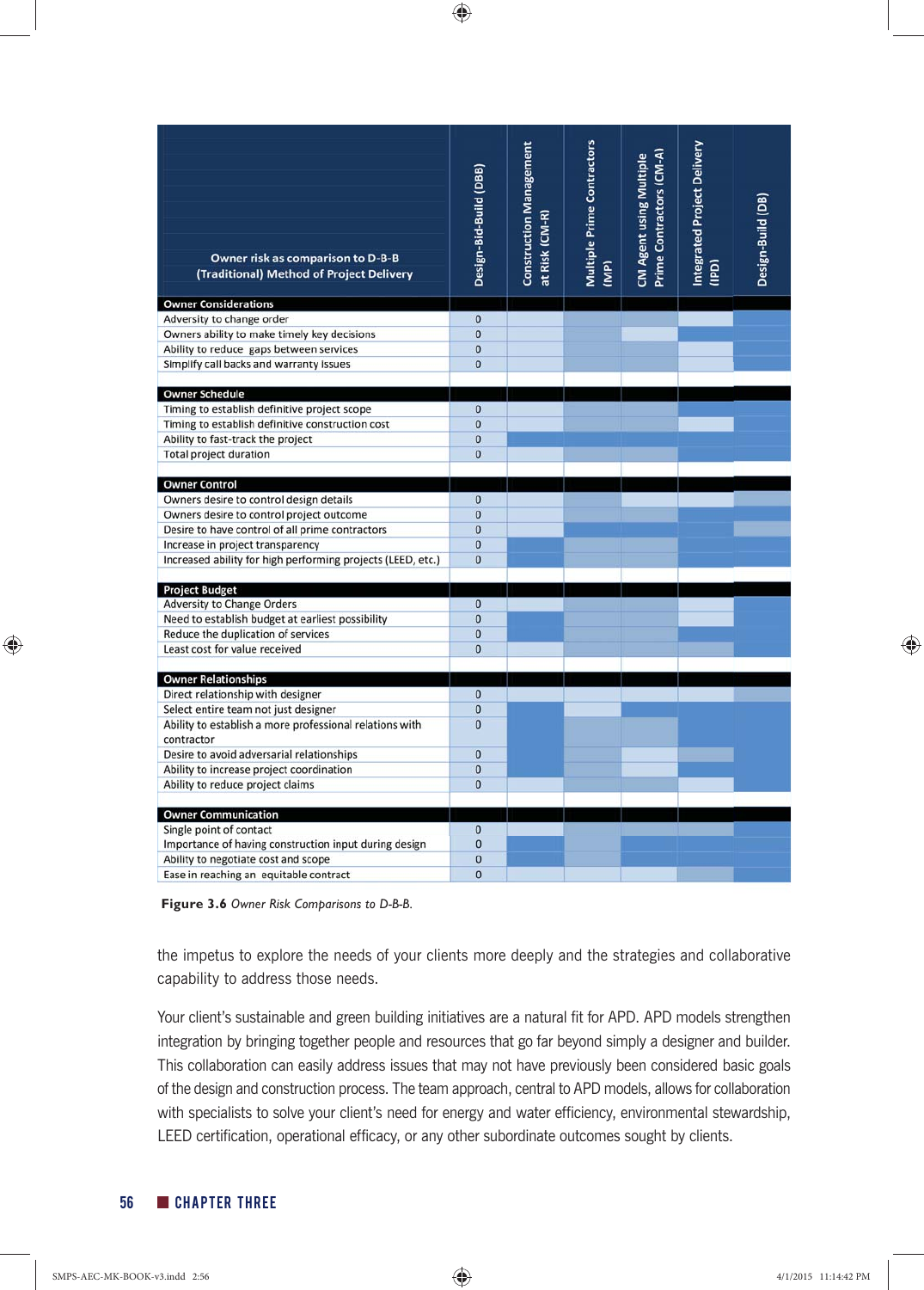Extensions of DB include design-build-operate (DBO) and design-build-operate-maintain (DBOM). Thus, owners can have their mission needs satisfied for any and all phases of a project's service life. Not only can the owner have the project designed and constructed for a set price (design-build), they can have their mission needs met on an ongoing price-for-service basis. DBOM can establish a monthly or annual price for service, akin to a lease. For example, some municipalities can pay an annual price for the treatment of water or wastewater. The agreement establishes the quantity and quality performance metrics of the facility, usually with a service life buyout date on which the ownership reverts to the municipality.

⊕

### Public-Private Partnerships: Alternatives to Include Financing

Financing can likewise be an additional service that fits naturally with APD. Many public projects in need of project financing options to get off the ground are being delivered using APD models. Again, APD's natural collaboration allows for the easy integration of finance partners into the delivery team.

Public-private partnerships, or PPPs, are an effective strategy behind large public projects such as bridges, major highways, water and wastewater projects, and other public interest development projects. These partnerships bring together a public owner and a private designer and builder, along with a mix of public and private financing conduits that fund the project. As risk allocation is a fundamental component for this type of team structure, APD provides natural collaborative framework.

The National Council for Public Private Partnerships (NCPPP) has this to say about public-private partnerships and project delivery: "A Public-Private Partnership (PPP) is a contractual arrangement between a public agency (federal, state or local) and a private sector entity. Through this agreement, the skills and assets of each sector (public and private) are shared in delivering a service or facility for the use of the general public. In addition to the sharing of resources, each party shares in the risks and rewards potential in the delivery of the service and/or facility."

The NCPPP has developed several best practices for PPPs, recognizing that the methodology for the implementation of PPPs can vary depending on the nature of a given project and local concerns. Key elements of these best practices include the following.

- 1. *Public Sector Champion:* Recognized public figures should serve as the spokespersons and advocates for the project and the use of a PPP. Well-informed champions can play a critical role in minimizing public misconceptions about the value of an effectively developed PPP.
- 2. *Statutory environment:* There should be a statutory foundation for the implementation of each partnership. Transparency and a competitive proposal process should be delineated in this statute. However, unsolicited proposals can be a positive catalyst for initiating creative, innovative approaches to addressing specific public sector needs.
- 3. *Public sector's organized structure:* The public sector should have a dedicated team for PPP projects or programs. This unit should be involved from conceptualization and negotiation through final monitoring of the execution of the partnership. This unit should develop Requests For Proposals (RFPs) that include performance goals,

#### A/E/C MARKETING FUNDAMENTALS **6** 57

♠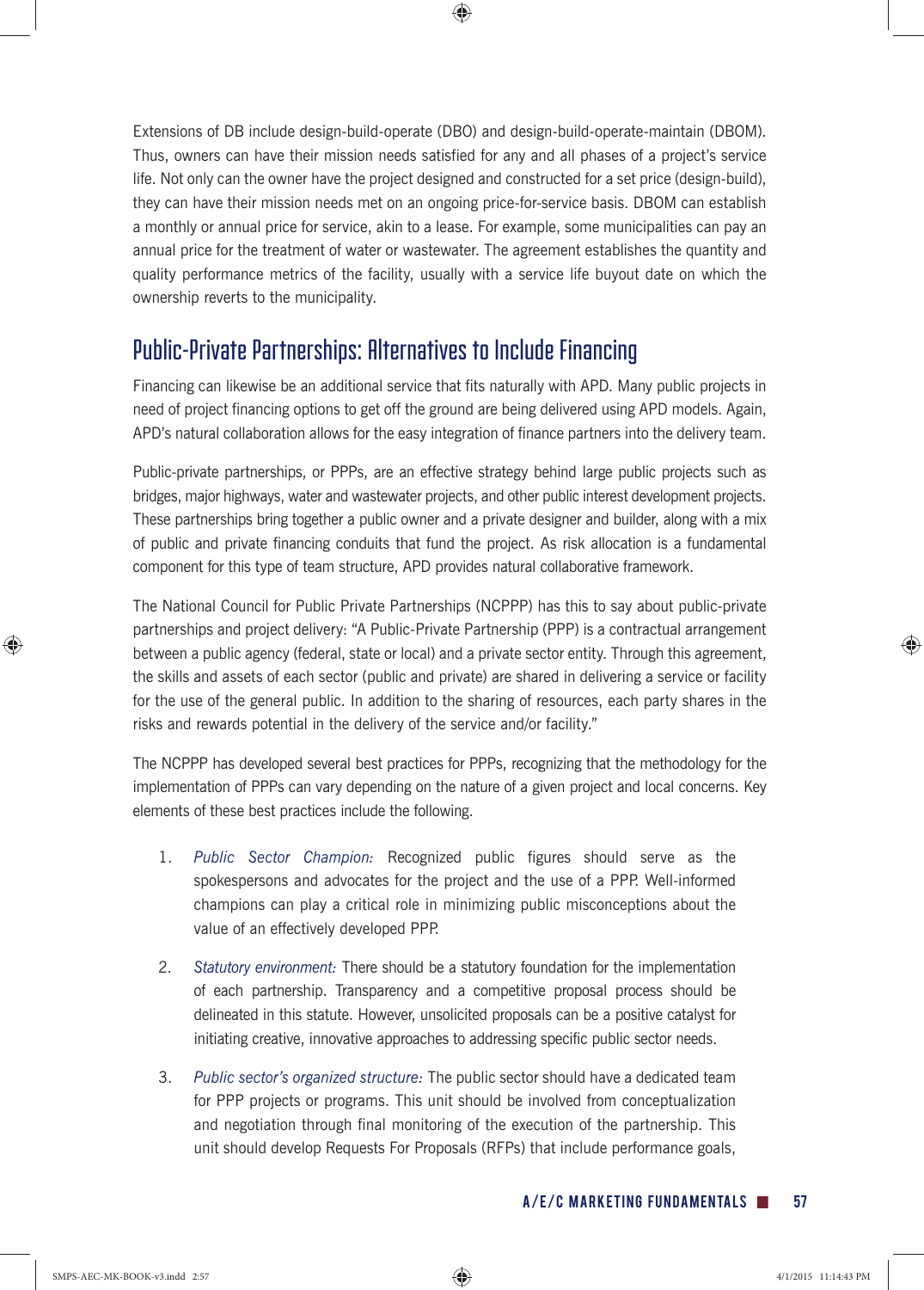not design specifications. Consideration of proposals should be based on best value, not lowest prices. Thorough, inclusive Value for Money (VfM) calculations provide a powerful tool for evaluating overall economic value.

 $\textcolor{red}{\textcircled{\footnotesize{1}}}$ 

- 4. *Detailed contract (business plan):* A PPP is a contractual relationship between the public and private sectors for the execution of a project or service. This contract should include a detailed description of the responsibilities, risks, and benefits of both the public and the private partners. Such an agreement will increase the probability of the partnership's success. Realizing that all contingencies cannot be foreseen, a good contract will include a clearly defined method of dispute resolution.
- 5. *Clearly defined revenue stream:* While the private partner may provide a portion or all of the funding for capital improvements, there must be an identifiable revenue stream sufficient to retire this investment and provide an acceptable rate of return over the term of the partnership. The income stream can be generated by a variety and combination of sources (fees, tolls, availability payments, shadow tolls, tax increment financing, commercial use of underutilized assets or a wide range of additional options) but must be reasonably assured for the length of the partnership's investment period.
- 6. *Stakeholder support:* More people will be affected by a partnership than just the public officials and the private sector partner. Affected employees, the population receiving the service, the press, appropriate labor unions, and relevant interest groups will all have opinions and may have misconceptions about a partnership and its value. It is important to communicate openly and candidly with all stakeholders to minimize potential resistance to establishing a partnership.
- 7. *Pick your partner carefully:* The best value (not always lowest price) in a partnership is critical in maintaining the long-term relationship that is central to a successful partnership. A candidate's experience in the specific area being considered is an important factor in identifying the right partner. Equally, the financial capacity of the private partner should be considered in the final selection process.

### If Nothing Else, APD Enhances Your Business Approach: Alternative Low-Bid

After understanding the advantages of APD, you might be wondering what is to become of the traditional DBB process. It's not likely to go away for some time because many public and private sector clients still accept it. The strategy of pursuing the lowest price, even at the risk of sacrificing some measure of value, still appeals to many owners, although that number is decreasing.

If your firm still implements a considerable amount of DBB services for valuable clients, selecting pieces of the APD strategy can improve your relationships and give you a competitive advantage. For example, encourage your owners to accept pre-qualification statements as part of an overall strategy to increase project value. Often pre-qualification is supported by the public (the critical constituent in public projects) as it safeguards their tax dollars; it also allows you to demonstrate

#### 58 CHAPTER THREE

♠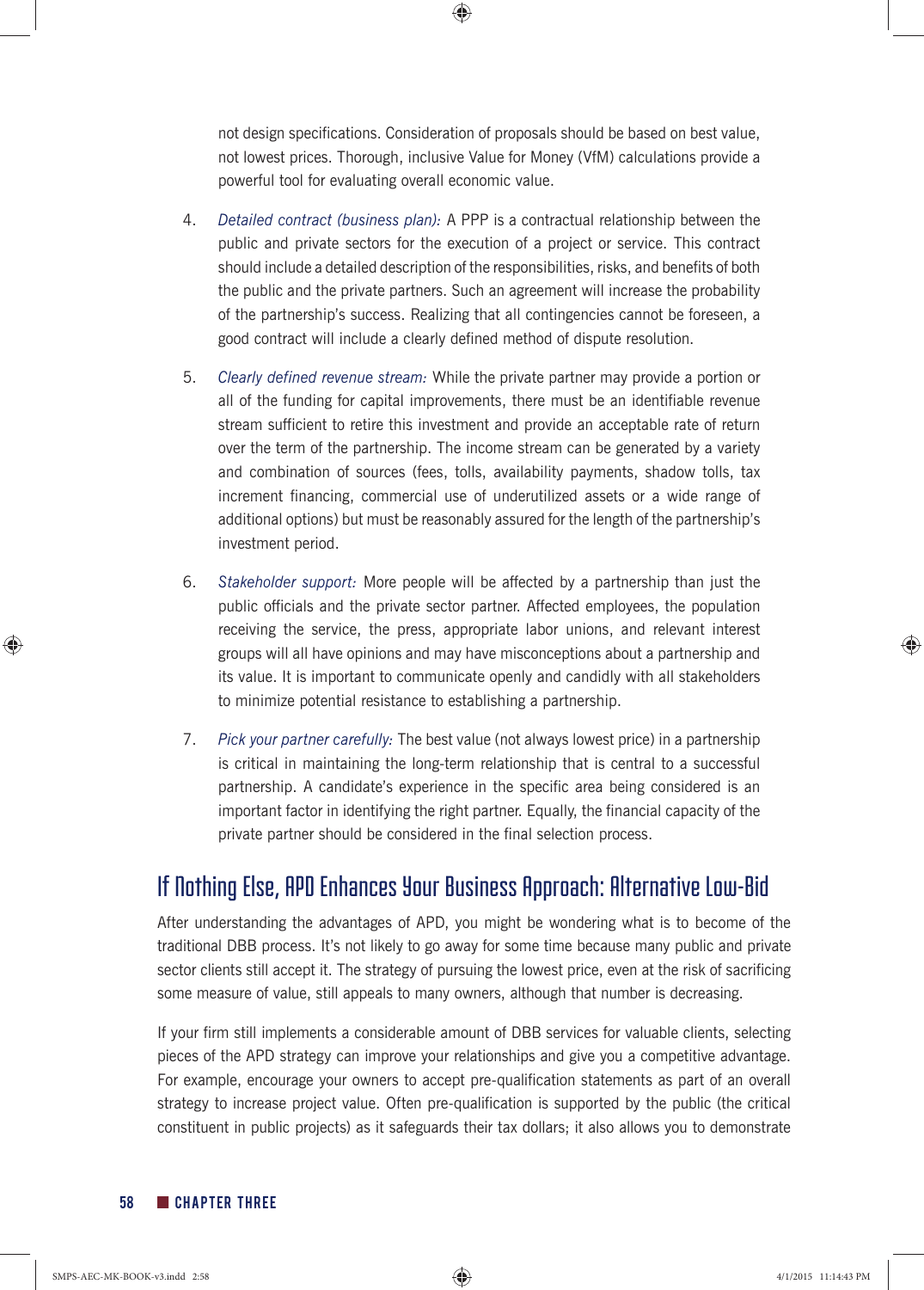an integrated and collaborative approach to construction, working with the design-of-record, and satisfying the owner's overall project goals.

⊕

The poet Maya Angelou noted that, "We all do what we know, and when we know better we do better. But we always do what we know". In the end, as a marketing and business development professional, you are the front door to your firm. The client largely understands your firm's story as presented by you and as interpreted by their own experience. Advancing your firm's APD portfolio begins by telling a story you both know.

# Things to Think About

- Why has APD grown in demand and acceptance?
- Is the designer or builder a better leader of APD?
- **No.** What draws the individual owner to APD?
- **Detect** Other than traditional knowledge of design and construction, what are the required skills of an effective APD service provider?
- Why would an owner, designer, and builder have different perspectives on a particular APD model approach?
- **How is APD different, or the same, as the services you currently** provide your marketplace?

#### A/E/C MARKETING FUNDAMENTALS 39

♠